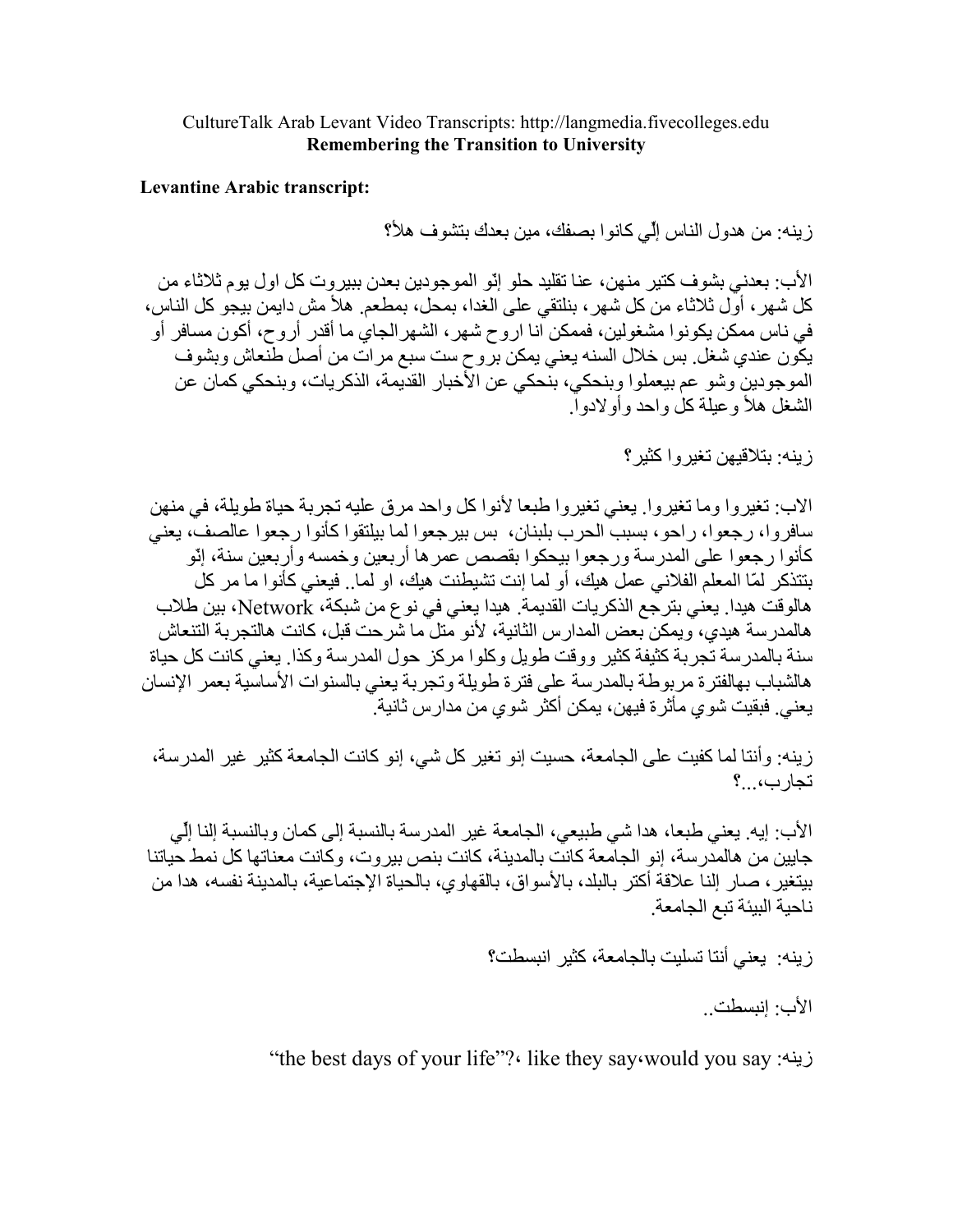الأب: أكيد يعني..

زينه: أكيد...

الأب: آيه آيه. أكيد، لأنو كان جو في حماس، في حركة طلابة قوية. كان في...

ز بنه: كان في السبعينات؟

الأب: بالسبعينات ِكان في جو تغيير بالجامعة، كان في منافسة بين الإتجاهات السياسية، وكان في كمان حياة أجتماعية كثير حلوة ببيروت، نشاطات ثقافيَّة، نوادي سينيمائية، كنا نشوف احسن الأفلَّام بالعالم، حتى كانت تيجي مرات على بيروت قبل ما تيجي على أوروبا. سينما اليابانية، سينما أوروبا الشر قبة

ز بنه: و هدا الو ضع كان إلو علاقة بالجول بالعالم العربي؟

الأب: كان إلى علاقة بالجو بالعالم العربي بهديك الفترة، كان إلى علاقة بجو الستينات بالعالم، الحر كات الطلابية، حركات التغيير ، كان إلو علاقة بإنتعاش ثقافي كان موجود، كان في مثلاً حركة مسرح لبناني كثير منيح، وحركة غناء، وحركة إنتاج سينمائي لبنّاني. يعني كان في علِّي المستوى الثقافيّ و السياسي و الإجتماعي جو كثير دينامكيكي، وطبعا في مشاكل، في صر إعات، وللإسف يعني صار في بعدين حرب وصراع كبير ، لأنو لبنان كان جزء من المنطقة ودخل بجو الصراع العربي-الإسر ائبِلِّي و القضية الفلسطينيَّة و كذا ٍ كل هذه القضايا أثر ت على لبنان، بس اللي بيتذكر و آ الو احد طبعا اليو م من السبعينات و أخر الستينات هو كمان هالجانب الإيجابي، الجانب الخلاق، الجانب المتنوع، اللي لما كنا نروح على الجامعة يعني كنا ننبسط كثير فيه، كان نهارنا عشرين ساعة...

## **English translation:**

Zeina: Of the people that were in your class, who do you still see today?

Dad: I still see a lot of them. We have a nice tradition where the ones that are still in Beirut meet for lunch in a restaurant the first Wednesday of every month. Not everyone comes every time, some people might be busy. I might go one month but not be able to the next  $-$  I might be traveling or busy. But throughout the year I might go six or seven times out of twelve and I see who's there and what they're doing ...We talk, we talk about old news, memories ... and we talk about work today, everyone's family and kids  $\mathsf{too} \dots$ 

Zeina: Have they changed a lot? Or do you feel like you're still in school....

Dad: They have and they haven't changed. Of course they've changed because everyone has been through the trials of a long life. Some of them traveled, came back, left because of the war in Lebanon. But they come back, when they meet, like they've gone back to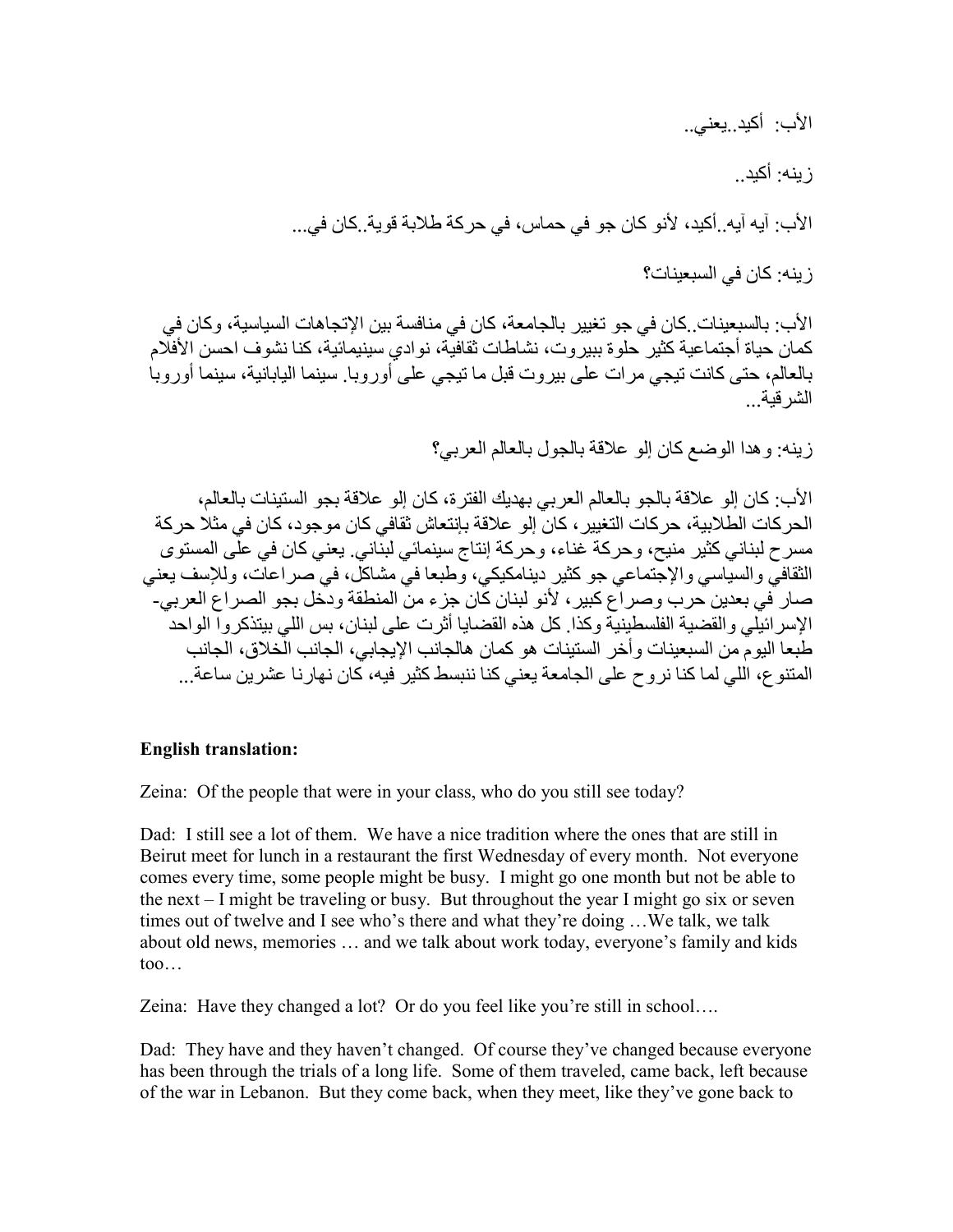class -- like they've gone back to school, and they talk about stories that are forty, fortyfive years old. "Do you remember when such and such a teacher did this, or when you goofed off like this or when…?" So it's as if all this time hasn't passed. The old memories come back. There's a kind of network between the students of this school because (and maybe at other schools) because, like I explained before, the trial of those twelve years at school was a very intense one, a long time, and everything was focused on school. The whole life of these young boys at that time was tied to the school for a long time and was a trial … at the formative years in man's life. So it has remained an influence on them. Maybe more so than other schools.

Zeina: And when you went to the university did you feel that everything had changed? Was the university very different from school? Its atmosphere and...?

Dad: Of course, that's natural. School is different from university for me, and for us coming from that school the university was in the city. It was in the middle of Beirut and that meant that our whole way of life changed. We started to have more of a relationship with the nation, the stores ... our social life was in the city itself. This is from the perspective of the environment of the university.

Zeina: Did you have fun at the university? Were you happy?

Dad: Yeah, I was happy at the university....

Zeina: Would you say, like they say, "the best days of your life?"

Dad: Of course, because....

Zeina: Of course?

Dad: Yes of course because the atmosphere was ... there was enthusiasm and a strong student movement …There was…

Zeina: During the 70s?

Dad: The 70s. There was an atmosphere of change at the university. There was competition between political movements, and there was also a very good social life in Beirut … cultural activities, cinema clubs – we used to see the best films in the world. Sometimes they would come to Beirut before they got to Europe. Japanese film, Eastern European film….

Zeina: And this situation had a relationship to the climate in the Arab world –

Dad: Yes it had a relationship to the climate in the Arab world at that time. It had a relationship to the climate of the 60s worldwide … to the student movements, movements for change…It had a relationship to existing cultural production. There was a very good Lebanese theater movement … a singing movement, a movement of Lebanese cinematic